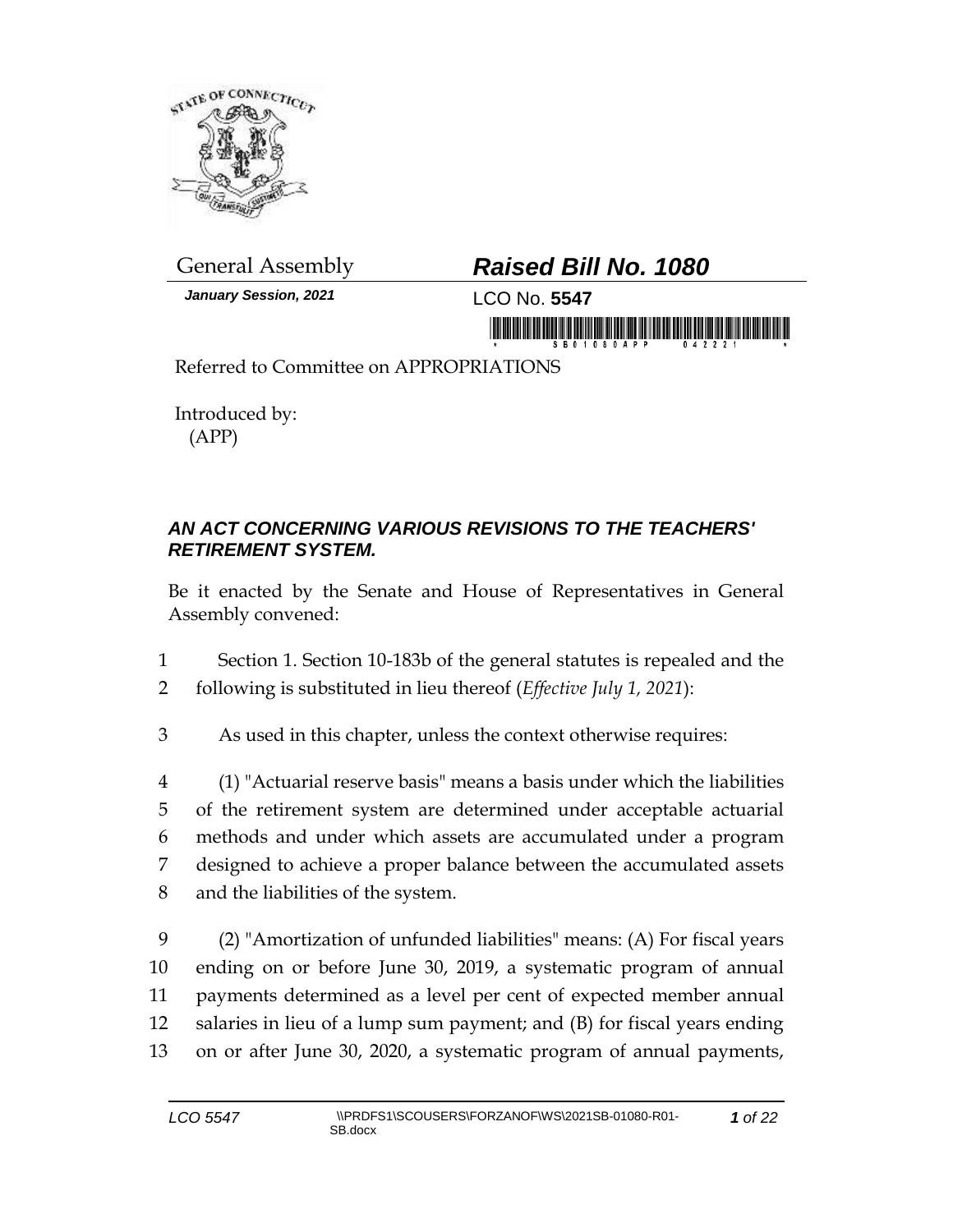transitioning equally over five consecutive fiscal years from a level per cent of expected annual member salaries to a level payment, in lieu of a lump sum payment.

 (3) "Annual salary" means the annual salary rate for service as a Connecticut teacher during a school year but not including unused sick leave, unused vacation, terminal pay, coaching or extra duty assignments, unless compensation for coaching or extra duty assignment was included in salary for which contributions were made prior to July 1, 1971. In no event shall annual salary include amounts determined by the board to be included for the purpose of inflating the member's average annual salary. The inclusion in annual salary of amounts paid to the member, in lieu of payment by the employer for the 26 cost of benefits, insurance, or individual retirement arrangements which in prior years had been paid by the employer and not included in the member's annual salary, shall be prima facie evidence that such amounts are included for the purpose of inflating the member's average annual salary. Annual salary shall not (A) include payments the timing of which may be directed by the member, (B) include payments to a superintendent pursuant to an individual contract between such superintendent and a board of education, of amounts which are not included in base salary, or (C) exceed the maximum amount allowed under Section 401(a)(17) of the Internal Revenue Code for the applicable limitation year, provided in no event shall the limitation under Section 401(a)(17) of the Internal Revenue Code apply to the annual salary of a member whose membership began prior to January 1, 1996, if such limitation would reduce the amount of the member's annual salary below the amount permitted for calculation of the member's retirement benefit under chapter 167a, without regard to the limitation under Section 401(a)(17) of the Internal Revenue Code. Annual salary shall include amounts paid to the member during a sabbatical leave during which mandatory contributions were remitted, provided such member returned to full-time teaching for at least five full years following the completion of such leave.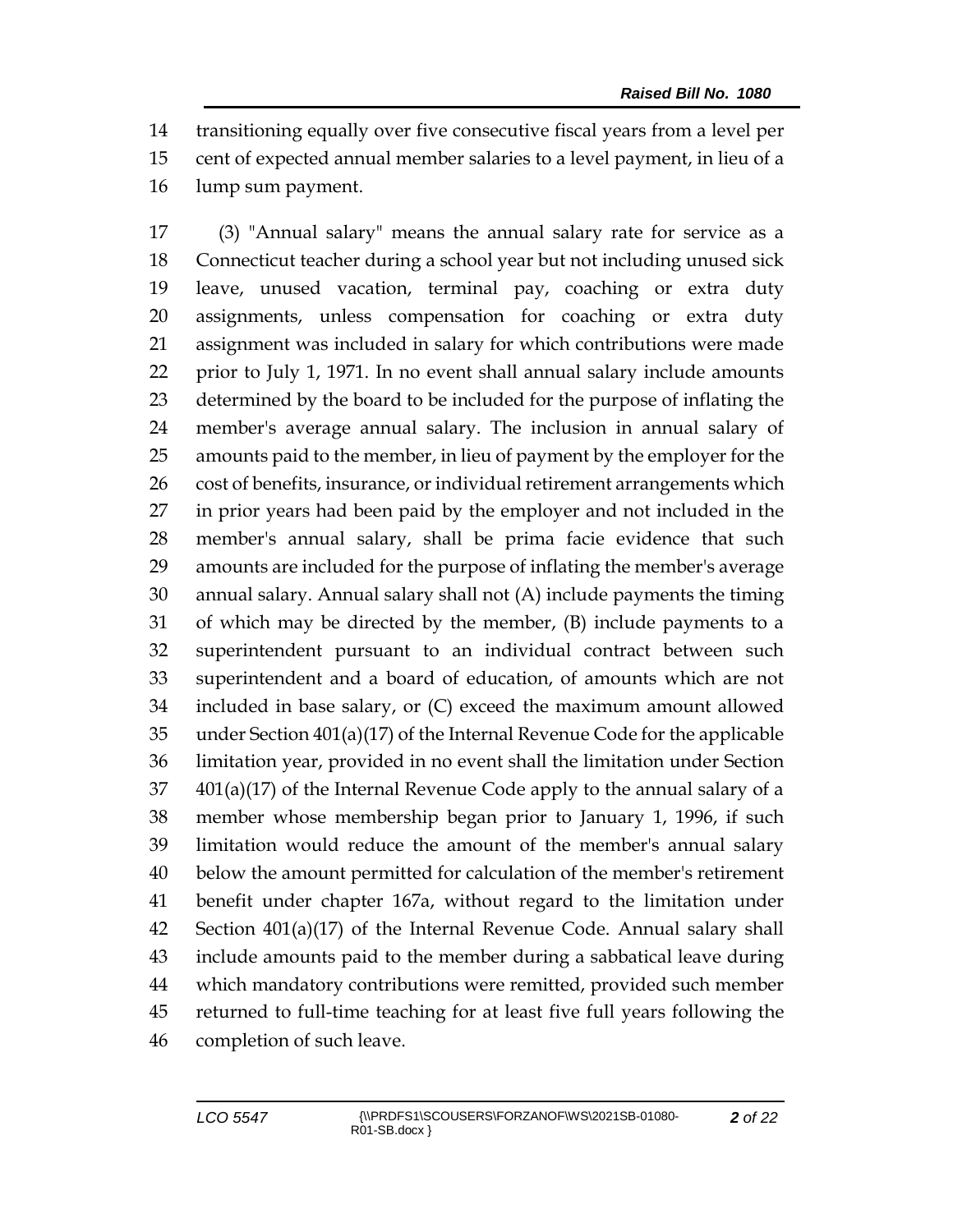(4)"Average annual salary" means the average annual salary received during the three years of highest salary.

(5) "Board" means the Teachers' Retirement Board.

 (6) "Child" means a natural child, an adopted child, or a stepchild of a deceased member who has been a stepchild for at least one year immediately prior to the date on which the member died. A child is a "dependent child" of a deceased member if at the time of the member's death (A) the member was living with the child or providing or obligated to provide, by agreement or court order, a reasonable portion of the support of the child, and (B) the child (i) is unmarried and has not attained age eighteen, or (ii) is disabled and such disability began prior to the child's attaining age eighteen.

 (7) "Contributions" means amounts withheld pursuant to this chapter and paid to the board by an employer from compensation payable to a member. Prior to July 1, 1989, "mandatory contributions" are contributions required to be withheld under this chapter and consist of five per cent regular contributions and "one per cent contributions". From July 1, 1989, to June 30, 1992, "mandatory contributions" are contributions required to be withheld under this chapter and consist of five per cent regular contributions and one per cent health contributions. From July 1, 1992, to June 30, 2004, "mandatory contributions" are contributions required to be withheld under this chapter and consist of six per cent "regular contributions" and one per cent health contributions. From July 1, 2004, to December 31, 2017, "mandatory contributions" are contributions required to be withheld under this chapter and consist of six per cent regular contributions and one and one-fourth per cent health contributions. From January 1, 2018, to December 31, 2019, inclusive, "mandatory contributions" are contributions required to be withheld under this chapter and consist of seven per cent "regular contributions" and one and one-fourth per cent health contributions. On and after January 1, 2020, "mandatory contributions" are contributions required to be withheld under this chapter and consist of seven per cent "regular contributions" and one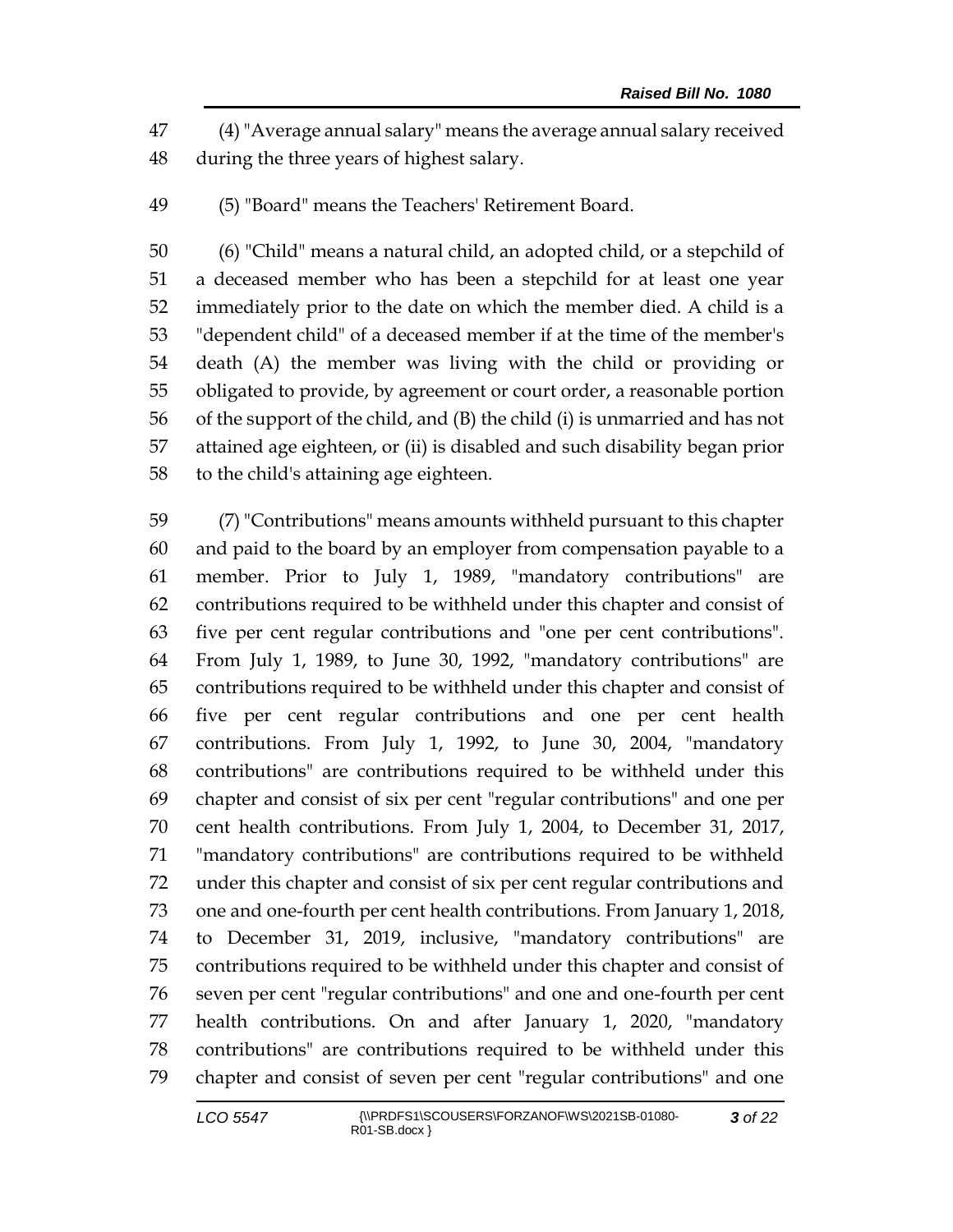and one-fourth per cent health contributions, except that no health contributions shall be required for an employee of the state that (A) has completed the vesting service necessary to receive health benefits provided to retired state employees, and (B) does not participate in any group health insurance plans maintained for retired teachers. Nothing in this subdivision shall affect any other obligation of such a state employee to contribute to the state's retiree health care trust fund. "Voluntary contributions" are contributions by a member authorized to be withheld under section 10-183i, as amended by this act.

 (8) "Credited interest" means interest at the rate from time to time fixed by the board consistent with industry standards and practices. Such interest shall be applied to a member's account based on the balance as of the previous June thirtieth. Credited interest shall be assessed on any mandatory contributions which were due but not remitted prior to the close of the school year for which salary was paid.

(9)"Current service" means service rendered in the current fiscal year.

 (10) "Dependent former spouse" means a former spouse of a deceased member who (A) has in his or her care a dependent child of the deceased member; and (B) was receiving, or was entitled to receive, from the deceased member at the time of the death of the deceased member, at least one-half of his or her support; and (C) has not remarried; and (D) is the parent of the child or adopted the child while married to the member and before the child attained age eighteen or, while married to the member, both of them adopted the child before the child attained age eighteen.

 (11) "Dependent parent" means a parent of a deceased member who (A) has reached the age of sixty-five; and (B) has not married after the death of the member; and (C) was receiving at least one-half of his or her support from the member at the time of the member's death and files proof of such support within two years of the date of the member's death; and (D) is not receiving, or entitled to a federal or state old age benefit based on the parent's own earnings, equal to or greater than the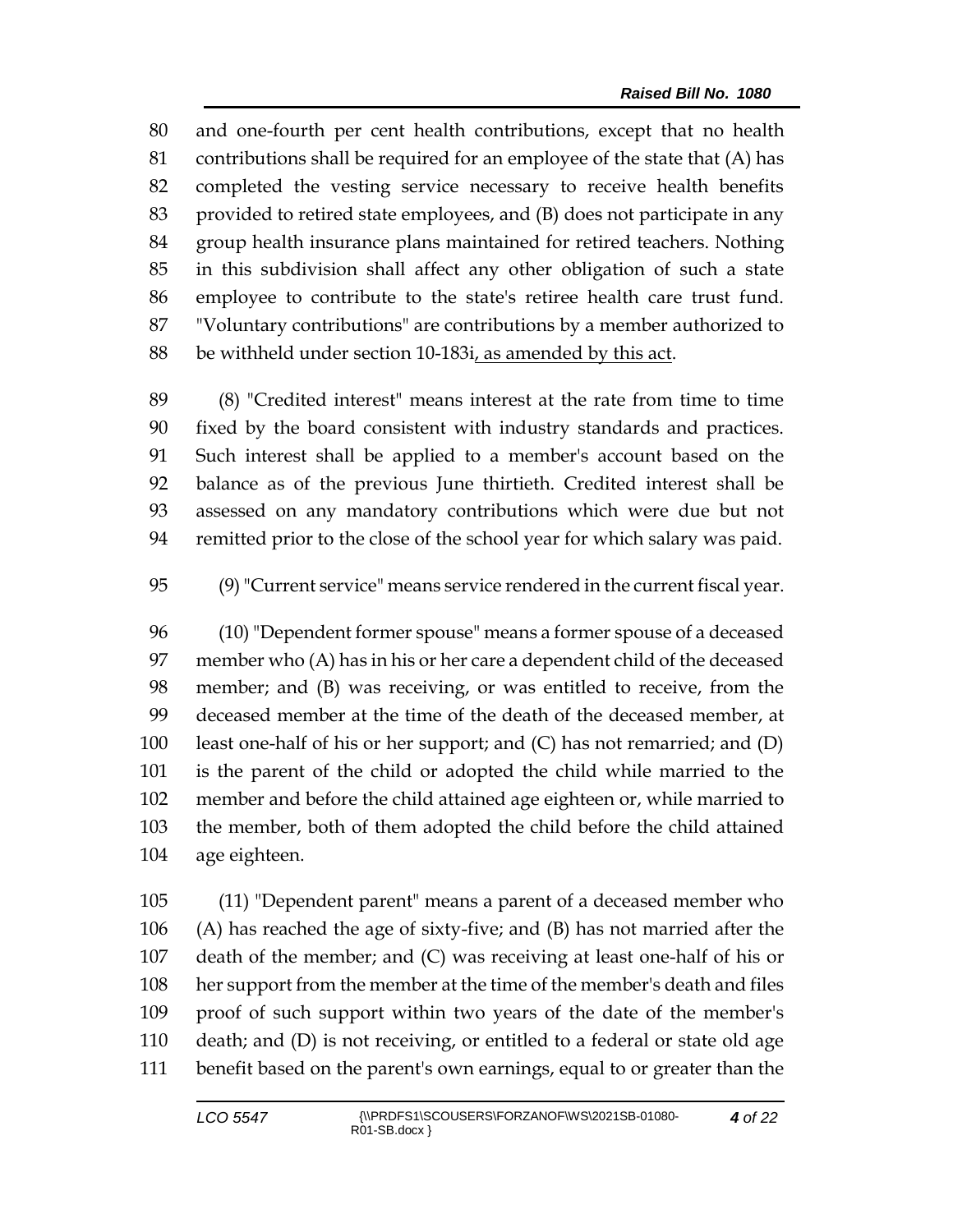amount the parent would be entitled to as a dependent parent under this chapter. A "parent of a deceased member" is (i) the mother or father of a deceased member; or (ii) a stepparent of a deceased member by a marriage entered into before the member attained age sixteen; or (iii) an adopting parent of a deceased member who adopted the deceased member before the member attained age sixteen.

 (12) "Designated beneficiary" means a person designated on a form prescribed by the board by a member to receive amounts which become payable under this chapter as the result of the member's death whether before or after retirement. If a designated beneficiary is not living at the time of the death of a member, the amounts that would have been payable to the designated beneficiary shall be paid to the member's estate.

 (13) "Disabled" means the inability to perform any teaching service, whether or not such service is performed full-time or part-time, in a 127 public or nonpublic school or a nonschool setting, on a volunteer basis 128 or for compensation, within or without the state, or engage in any substantial gainful activity by reason of any medically determinable physical or mental impairment **[**which**]** that (A) is permanent or can be expected to last continually for not less than twelve months from the 132 onset of such impairment, or (B) can be expected to result in death or to be of long-continued and indefinite duration, except that during the first twenty-four months that a member is receiving a disability allowance, "disabled" means the inability to perform the usual duties of his occupation by reason of any such impairment.

 (14) "Employer" means an elected school committee, a board of education, the State Board of Education, the Office of Early Childhood, the Board of Regents for Higher Education or any of the constituent units, the governing body of the Children's Center and its successors, the E. O. Smith School and any other activity, institution or school employing members.

(15) "Formal leave of absence" means any absence from active service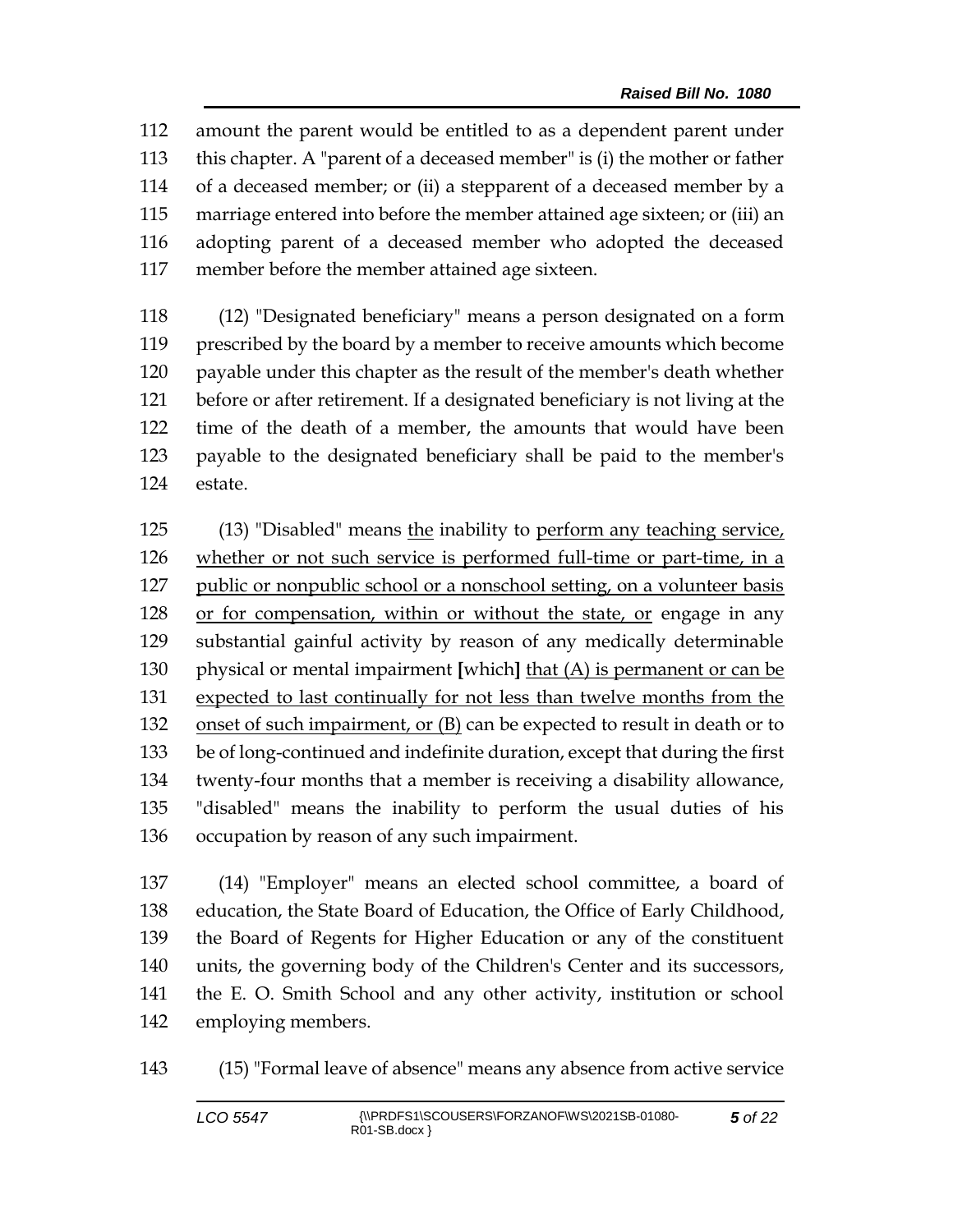in the public schools of Connecticut formally granted by a member's employer as evidenced by contemporary records of the employer, provided in the case of an absence due to illness, medical or other evidence of such illness may, at the discretion of the Teachers' Retirement Board, be accepted in lieu of evidence of the formal granting of a leave.

 (16) "Formal application of retirement" means (A) the member's application, birth certificate or notarized statement supported by other evidence satisfactory to the board, in lieu thereof, (B) records of service, **[**when**]** if such records are required by the board to determine a salary rate or years of creditable service, (C) a statement of payment plan, **[**and,**]** including, if applicable, the fixed period of time selected by a member under Plan C or the coparticipant's share designated under Plan D, (D) in the case of an application for a disability benefit, a physician's or an advanced practice registered nurse's statement of health, and (E) any other documentation required by the board.

 (17) "Funding" means the accumulation of assets in advance of the payment of retirement allowances in accordance with a definite actuarial program.

 (18) "Member" means any Connecticut teacher employed for an average of at least one-half of each school day, except that no teacher who under any provision of the general statutes elects not to participate in the system shall be a member unless and until the teacher elects to participate in the system. Members teaching in a nonpublic school classified as a public school by the board under the provisions of this section may continue as members as long as they continue as teachers in such school even if the school ceases to be so classified. A former teacher who has not withdrawn his or her accumulated contributions shall be an "inactive member". A member who, during the period of a formal leave of absence granted by his or her employer, but not exceeding an aggregate of ten school months, continues to make mandatory contributions to the board, retains his or her status as an active member.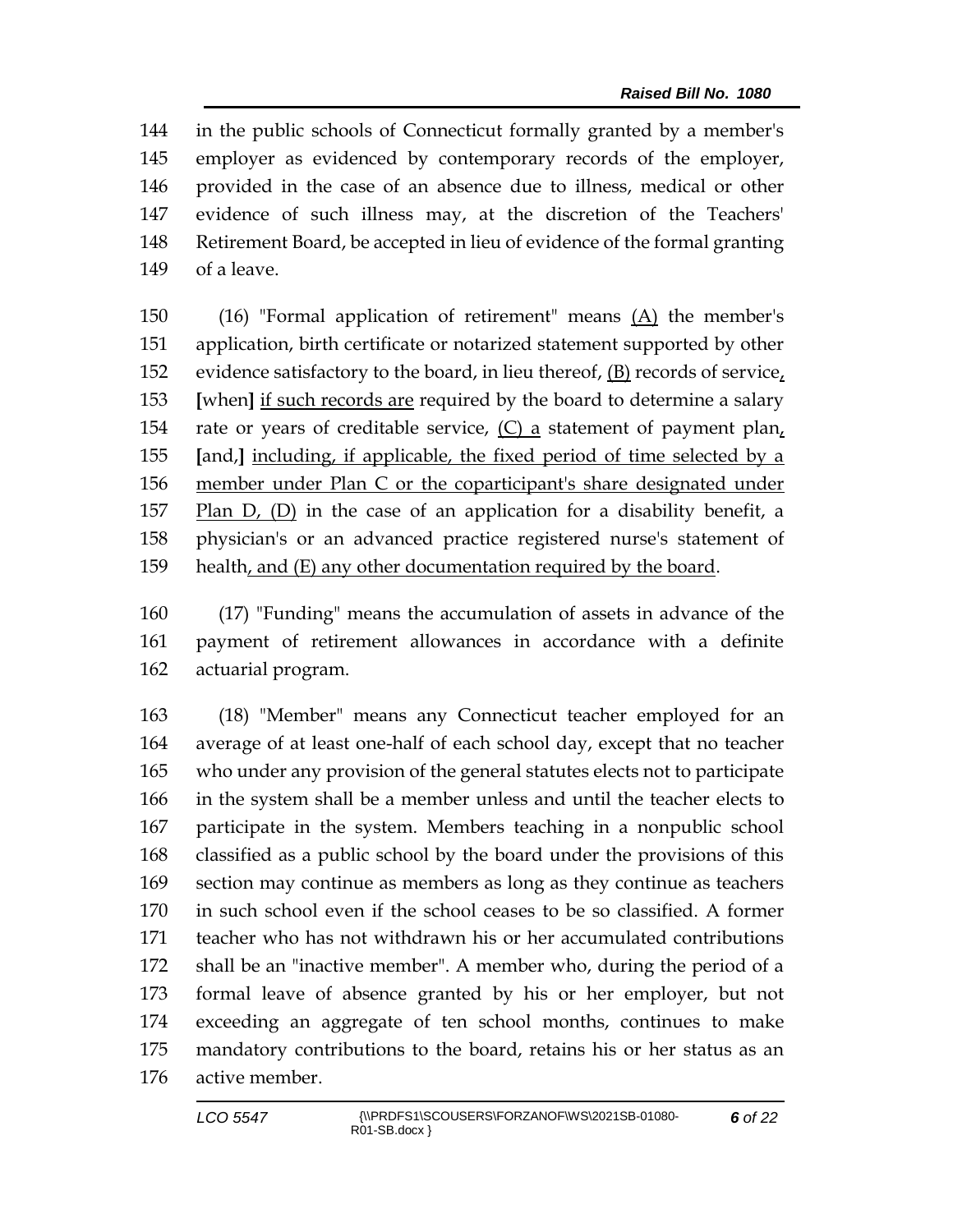(19) "Normal cost" means the amount of contribution which the state is required to make into the retirement fund in order to meet the actuarial cost of current service.

 (20) "Public school" means any day school conducted within or without this state under the orders and superintendence of a duly elected school committee, a board of education, the State Board of Education, the Office of Early Childhood, the board of governors or any of its constituent units, the E. O. Smith School, the Children's Center and its successors, the State Education Resource Center established pursuant to section 10-4q of the 2014 supplement to the general statutes, revision of 1958, revised to January 1, 2013, the State Education Resource Center established pursuant to section 10-357a, joint activities of boards of education authorized by subsection (b) of section 10-158a and any institution supported by the state at which teachers are employed or any incorporated secondary school not under the orders and superintendence of a duly elected school committee or board of education but located in a town not maintaining a high school and providing free tuition to pupils of the town in which it is located, and which has been approved by the State Board of Education under the provisions of part II of chapter 164, provided that such institution or such secondary school is classified as a public school by the retirement board.

 (21) "Retirement allowance" means payments for life derived from member contributions, including credited interest, and contributions 201 from the state.

 (22) "School year" means the twelve months ending on June thirtieth of each year.

 (23) "Surviving spouse" means a widow or widower of a deceased member who (A) was living with the member at the time of the member's death, or receiving, or entitled by court order or agreement to receive, regular support payments from the member, and (B) has not remarried.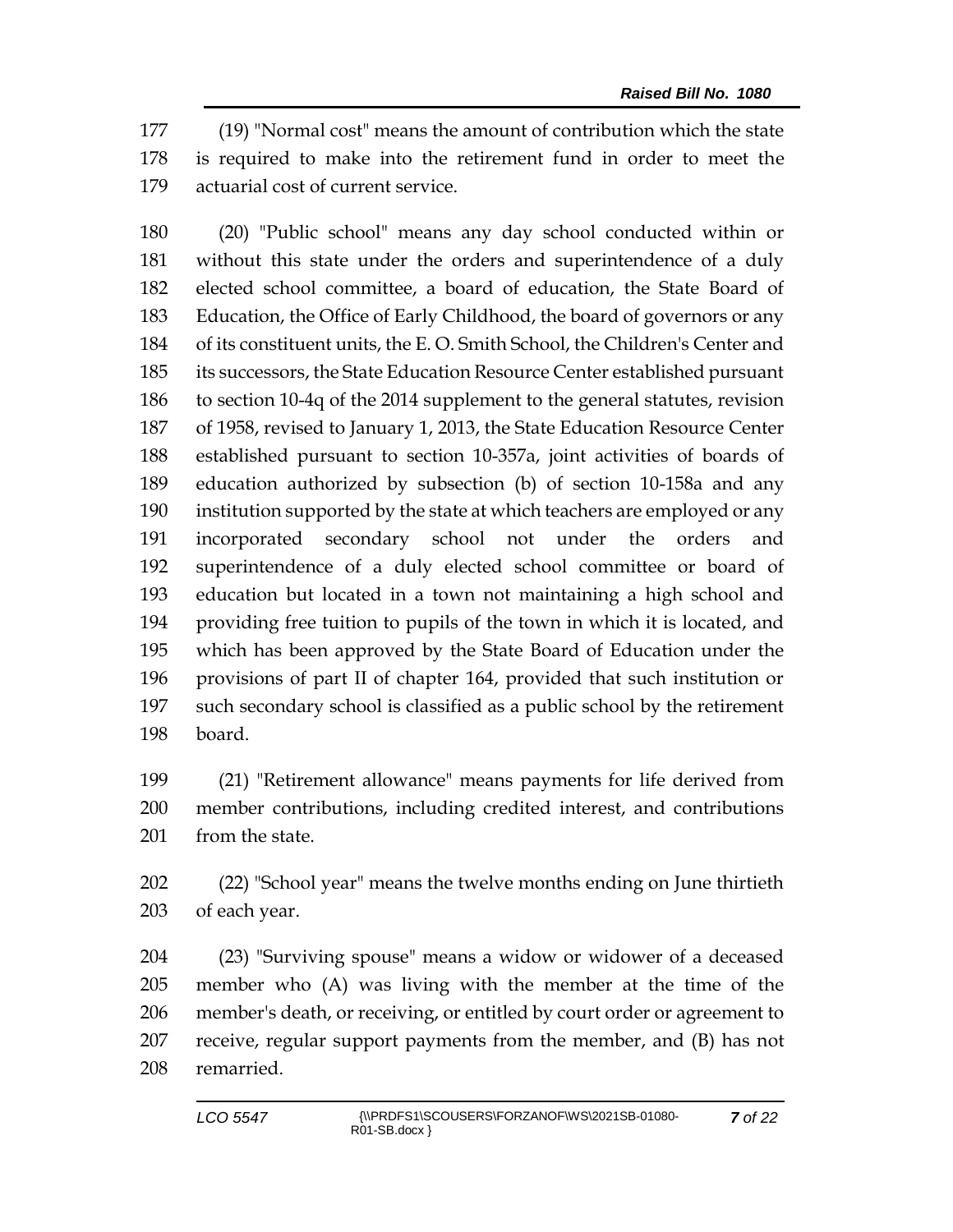(24) "Survivors" means a surviving spouse, a dependent former spouse, a dependent child and a dependent parent.

(25) "System" means the Connecticut teachers' retirement system.

 (26) "Teacher" means (A) any teacher, permanent substitute teacher, principal, assistant principal, supervisor, assistant superintendent or superintendent employed by the public schools in a professional capacity while possessing a certificate or permit issued by the State Board of Education, provided on and after July 1, 1975, such certificate shall be for the position in which the person is then employed, except as provided for in section 10-183qq, (B) certified personnel who provide health and welfare services for children in nonprofit schools, as 220 provided in section 10-217a, under an oral or written agreement, (C) any person who is engaged in teaching or supervising schools for adults if the annual salary paid for such service is equal to or greater than the minimum salary paid for a regular, full-time teaching position in the 224 day schools in the town where such service is rendered, (D) a member of the professional staff of the State Board of Education, the Office of Early Childhood, or of the Board of Regents for Higher Education or any of the constituent units, and (E) a member of the staff of the State Education Resource Center established pursuant to section 10-4q of the 2014 supplement to the general statutes, revision of 1958, revised to January 1, 2013, or the State Education Resource Center established pursuant to section 10-357a, employed in a professional capacity while possessing a certificate or permit issued by the State Board of Education. A "permanent substitute teacher" is one who serves as such for at least ten months during any school year.

 (27) "Unfunded liability" means the actuarially determined value of the liability for service before the date of the actuarial valuation less the accumulated assets in the retirement fund.

 (28) "Internal Revenue Code" means the Internal Revenue Code of 1986, or any subsequent corresponding internal revenue code of the United States, as from time to time amended, and any regulations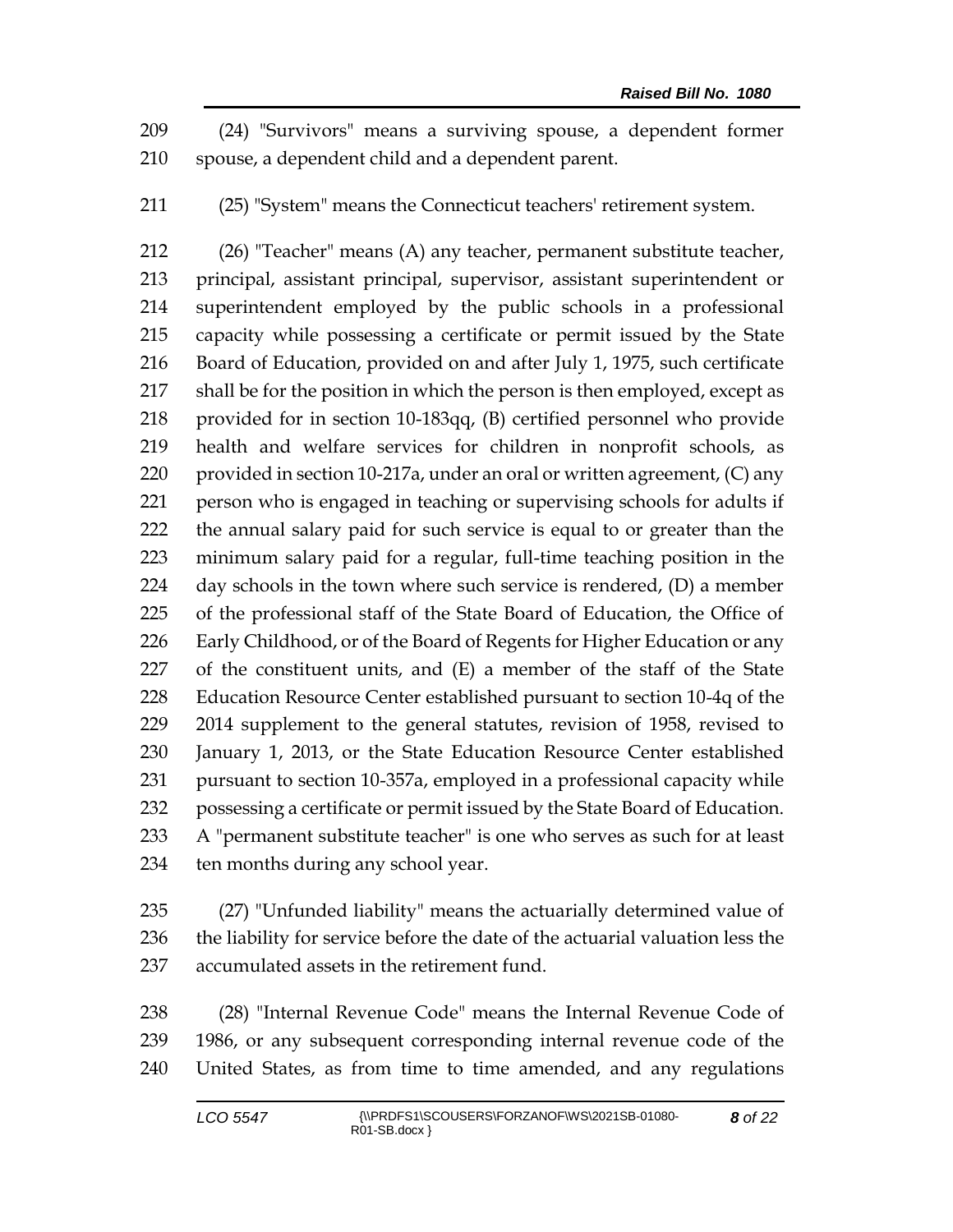promulgated under or interpretations of said code that may affect this chapter.

 (29) "Limitation year" means the twelve-month period beginning each July first and ending each June thirtieth.

 Sec. 2. Section 10-183f of the general statutes is repealed and the following is substituted in lieu thereof (*Effective July 1, 2021*):

 (a) A member is eligible to receive a normal retirement benefit **[**who**]** 248 if such member (1) has attained age sixty and has accumulated twenty years of credited service in the public schools of Connecticut, or (2) has attained any age and has accumulated thirty-five years of credited service, at least twenty-five years of which are service in the public schools of Connecticut.

 (b) A member is eligible to receive a proratable retirement benefit **[**who**]** if such member has attained age sixty prior to termination of service and has accumulated at least ten years of credited service in the public schools of Connecticut.

 (c) A member is eligible to receive an early retirement benefit **[**who**]** if such member has accumulated twenty-five years of credited service at least twenty years of which are service in the public schools of Connecticut, or **[**who**]** if such member has attained the age of fifty-five and has accumulated at least twenty years of credited service, at least fifteen of which are service in the public schools of Connecticut.

 (d) A member is eligible to receive a deferred vested retirement benefit beginning at age sixty **[**who**]** if such member: (1) Has accumulated ten years of credited service in the public schools of Connecticut; and (2) terminates service before becoming eligible for any other retirement benefit; and (3) leaves his or her accumulated contributions with the system.

(e) Repealed by P.A. 79-541, S. 5, 6.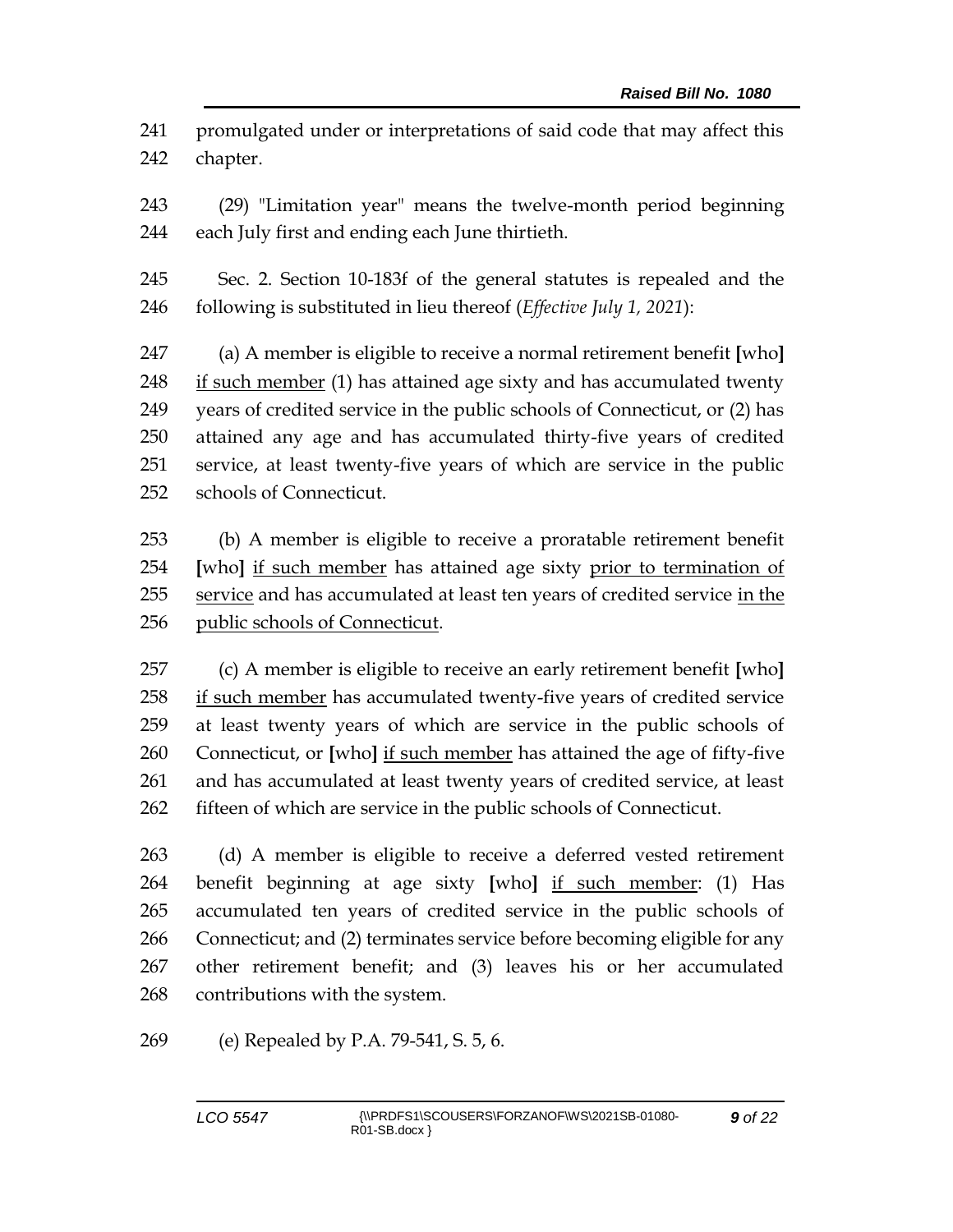(f) The survivors of a member who dies (1) while in service in the public schools of Connecticut, (2) within two months after withdrawal from such service and prior to the effective date of such member's retirement or (3) while receiving a disability benefit under section 10- 183aa, as amended by this act, shall receive survivors' benefits. **[**, except that, if a member who has elected a coparticipant option, under section 10-183j, dies after such option becomes effective, such coparticipant option shall be given effect and no survivors' benefits shall be payable.**]** Before any survivors' benefits are paid, the board shall receive such applications and other documents and information as it deems necessary.

 (g) Notwithstanding any provision of this chapter, pursuant to Section 401(a)(9) of the Internal Revenue Code, a member shall begin receiving benefits under this chapter no later than April first of the calendar year following the calendar year in which (1) the member attains age seventy and one-half, or seventy-two for members who attain such age on or after January 1, 2020, or (2) if the member retires after age seventy and one-half, **[**the**]** or seventy-two for members who attain such age on or after January 1, 2020, in the calendar year in which 289 such member retires.

 Sec. 3. Subsection (a) of section 10-183i of the general statutes is repealed and the following is substituted in lieu thereof (*Effective July 1, 2021*):

 (a) A member may make voluntary contributions to the system and may, no more than once, withdraw such voluntary contributions from the system under rules of the board. Any voluntary contribution shall be made solely by payroll deduction of an amount subject to state, 297 federal or local tax in the tax or income year in which such voluntary contribution is made. Voluntary contributions shall be subject to the limitations imposed under Section 415(c) of the Internal Revenue Code for the applicable limitation year. Such contributions shall earn credited interest. Upon retirement such member shall elect to receive the accumulated contributions plus credited interest either in a lump sum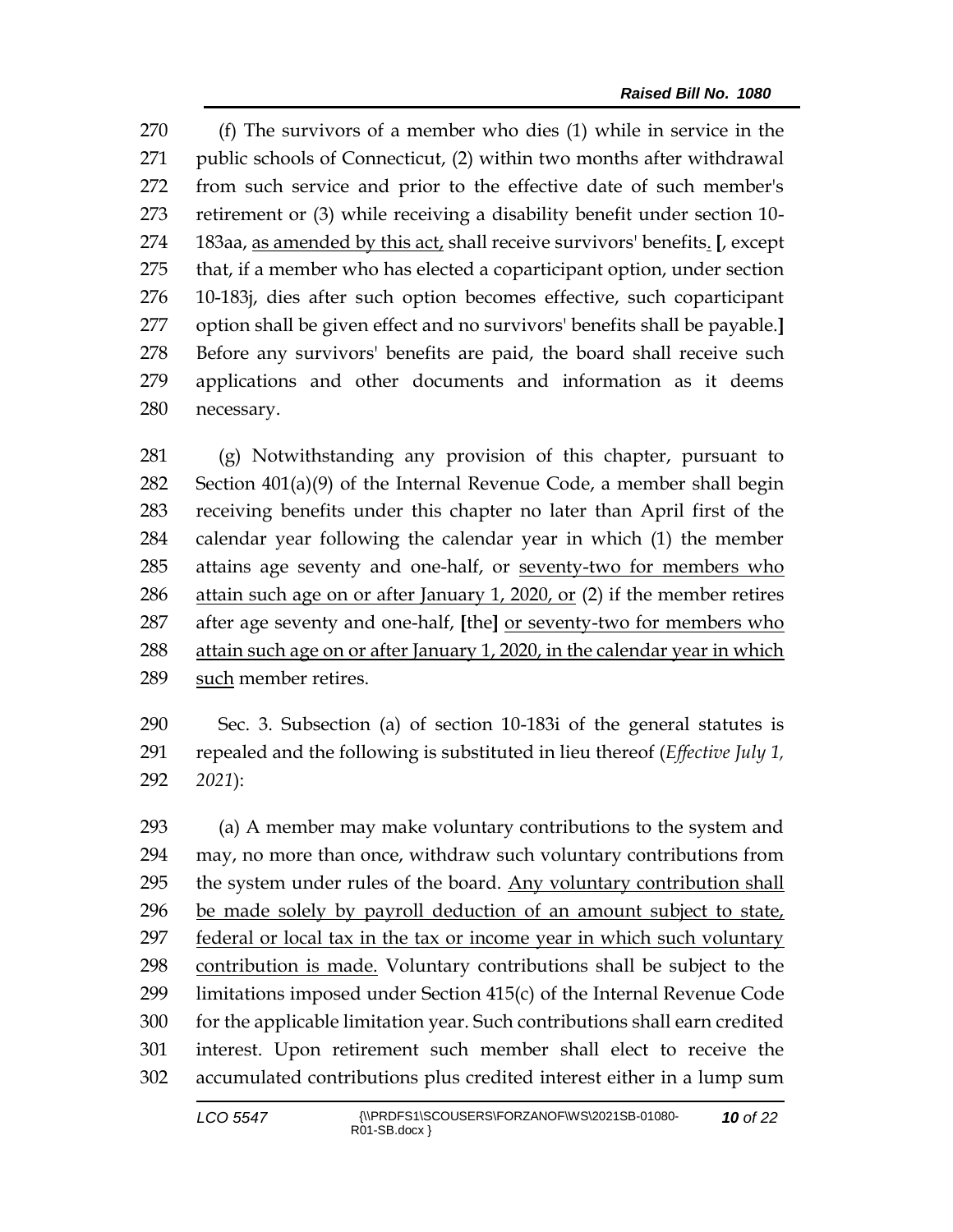or in the form of an actuarially equivalent annuity for life. Such lump sum, **[**or**]** if elected, shall be paid not later than three months after the effective date of retirement, except the board may delay payment of such lump sum in the case of extenuating circumstances. If such delay occurs, the board shall submit a written notice to the member explaining the nature of the extenuating circumstances and an estimate as to when such lump sum shall be paid. Payment of such annuity, if elected, shall **[**be paid or commenced to be paid**]** commence when the first payment of such member's other retirement benefit is made. If such member dies before the effective date of his or her retirement, the accumulated contributions plus credited interest shall be paid to such member's designated beneficiary.

 Sec. 4. Section 10-183*l* of the general statutes is repealed and the following is substituted in lieu thereof (*Effective July 1, 2021*):

 (a) (1) On and after July 1, 1991, the management of the system shall continue to be vested in the Teachers' Retirement Board, whose members shall include the Treasurer, the Secretary of the Office of Policy and Management and the Commissioner of Education, or their designees, who shall be voting members of the board, ex officio. (2) On or before June 15, 1985, and quadrennially thereafter, the members of the system shall elect from their number, in a manner prescribed by said board, two persons to serve as members of said board for terms of four years beginning July first following such election. Both of such persons shall be active teachers who shall be nominated by the members of the system who are not retired and elected by all the members of the system. On or before July 1, 1991, and quadrennially thereafter, the members of the system shall elect from their number, in a manner prescribed by said board, three persons to serve as members of said board for terms of four years beginning July first following such election. Two of such persons shall be retired teachers who shall be nominated by the retired members of the system and elected by all the members of the system and one shall be an active teacher who shall be nominated by the members of the system who are not retired and elected by all the members of the system.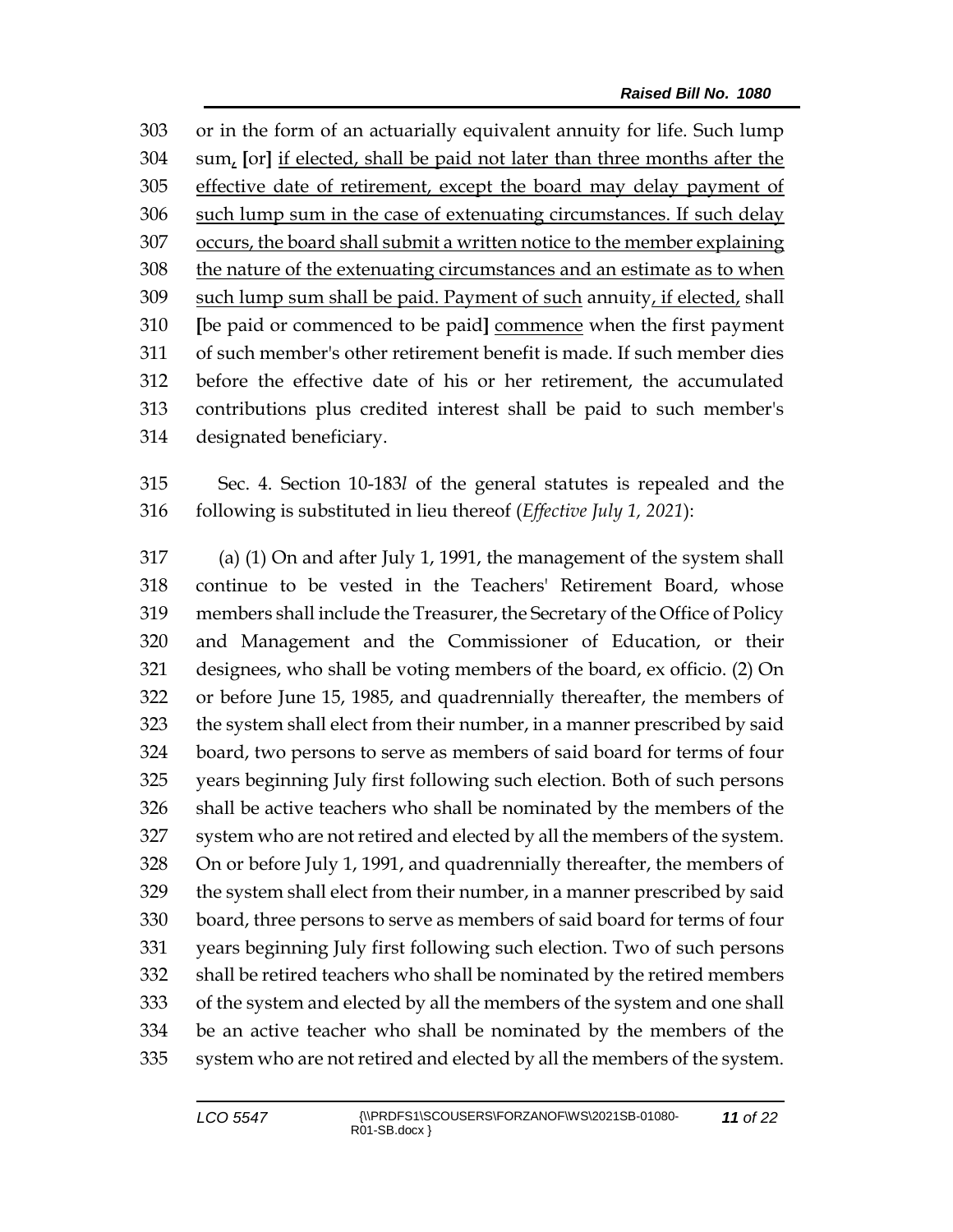(3) On or before July 1, 2011, and quadrennially thereafter, the members of the system shall elect from their number, in a manner prescribed by said board, one person to serve as a member of said board for a term of four years beginning July first following such election. Such person shall be an active teacher who shall be nominated by the members of the system who are not retired, elected by all the members of the system and a member of an exclusive representative of a teachers' bargaining unit that is not represented by the members of the board elected under subdivision (2) of this subsection. (4) If a vacancy occurs in the positions filled by the members of the system who are not retired, said board shall elect a member of the system who is not retired to fill the unexpired portion of the term. If a vacancy occurs in the positions filled by the retired members of the system, said board shall elect a retired member of the system to fill the unexpired portion of the term. The Governor shall appoint five public members to said board in accordance with the provisions of section 4-9a, one of whom shall be the mayor, first selectman or chief elected official of a municipality. On and after the effective date of this section, the Governor shall fill the next vacant position on the board that is appointed by the Governor with a person who is the mayor, first selectman or chief elected official of a municipality. The members of the board shall serve without compensation, but shall be reimbursed for any expenditures or loss of salary or wages which they incur through service on the board. **[**All decisions of the board shall require the approval of six members of the board or a majority of the members who are present, whichever is greater**]** A majority of the membership of the board shall constitute a quorum for the transaction of any business.

 (b) In carrying out its duties, the board may employ **[**a secretary**]** a 364 chief administrator with a title established by the board, who shall also serve as secretary of the board, an administrative officer and such **[**clerical and other assistance**]** staff as may be necessary. Their salaries shall be paid by said board with the approval of the Secretary of the Office of Policy and Management. Said board shall employ the services of one or more actuaries, each of which shall be an individual or firm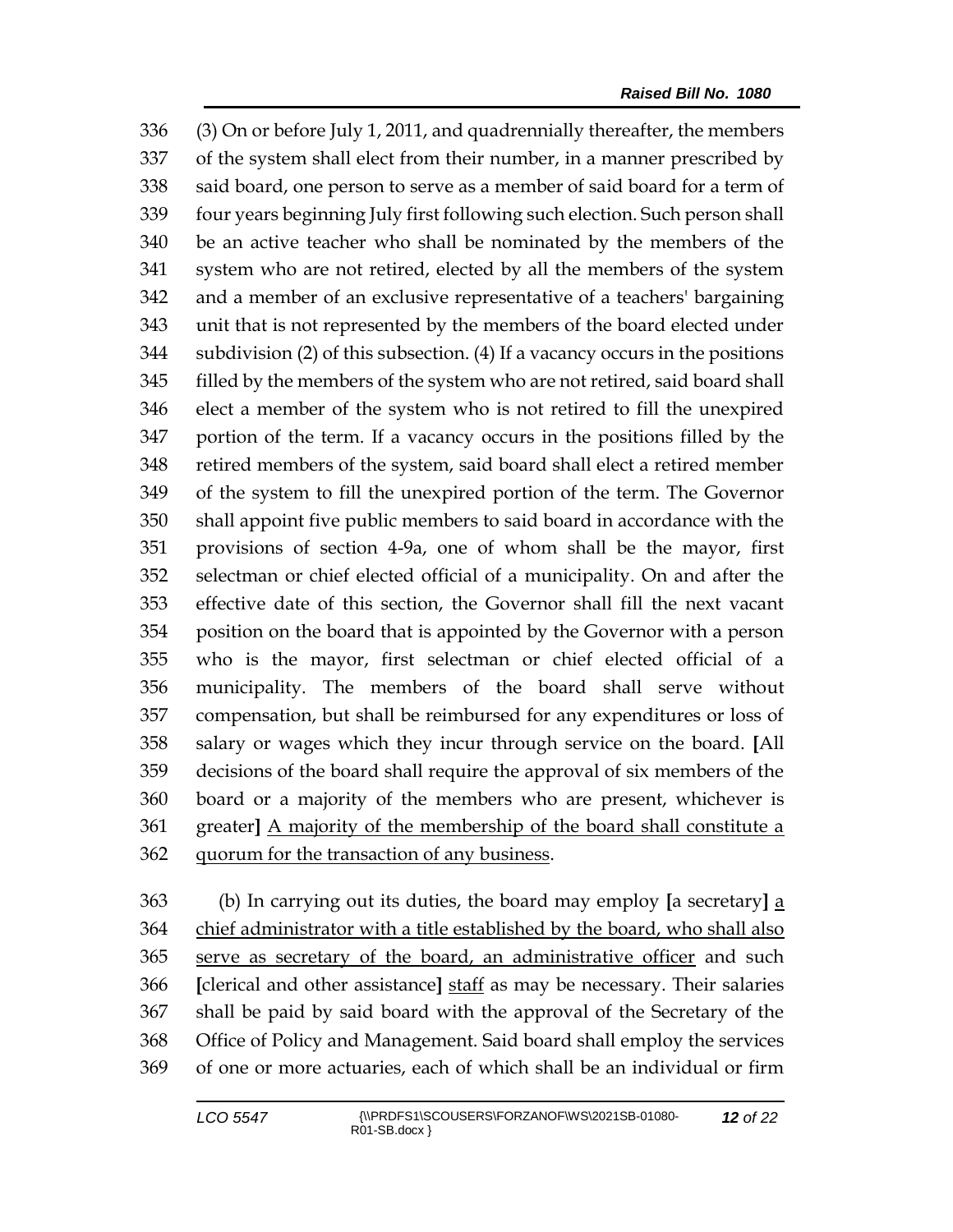having on its staff a fellow of the Society of Actuaries, to carry out the actuarial duties of this section and sections 10-183b, as amended by this act, 10-183r, and 10-183z and for such related purposes as the board deems advisable. The cost of such services shall be charged to the funds provided for in section 10-183r. Said board shall arrange for such actuary to prepare an actuarial valuation of the assets and liabilities of the system as of June 30, 1980, and at least once every two years thereafter. On the basis of reasonable actuarial assumptions approved by the board, such actuary shall determine the **[**normal cost**]** actuarially 379 determined employer contribution required to meet the actuarial cost of current service and the unfunded accrued liability. Commencing December 1, 2002, such valuation shall be completed prior to December first biennially. Said board shall adopt all needed actuarial tables and may adopt regulations and rules not inconsistent with this chapter, including regulations and rules for payment of purchased service credits and repayment of previously withdrawn accumulated contributions. Said board shall establish **[**such funds as are**]** an 387 operational budget necessary for the management of the system. The board may enter into such contractual agreements, in accordance with established procedures, as may be necessary for the discharge of its duties.

 Sec. 5. Section 10-183p of the general statutes is repealed and the following is substituted in lieu thereof (*Effective July 1, 2021*):

 **[**(a) Any member of either the state employees retirement system or the teachers' retirement system, if eligible to belong to the other or in accordance with the provisions of subsection (h) of section 5-160 or section 5-192e, may transfer from the one to which such member belongs to the other or prior to the first of the month following three months after June 28, 1985, to an alternate retirement program, as defined in subsection (u) of section 5-154, when authorized to do so, in the case of a transfer between said systems or a transfer from the teachers' retirement system to an alternate retirement program, by the concurrent action of the State Employees Retirement Commission and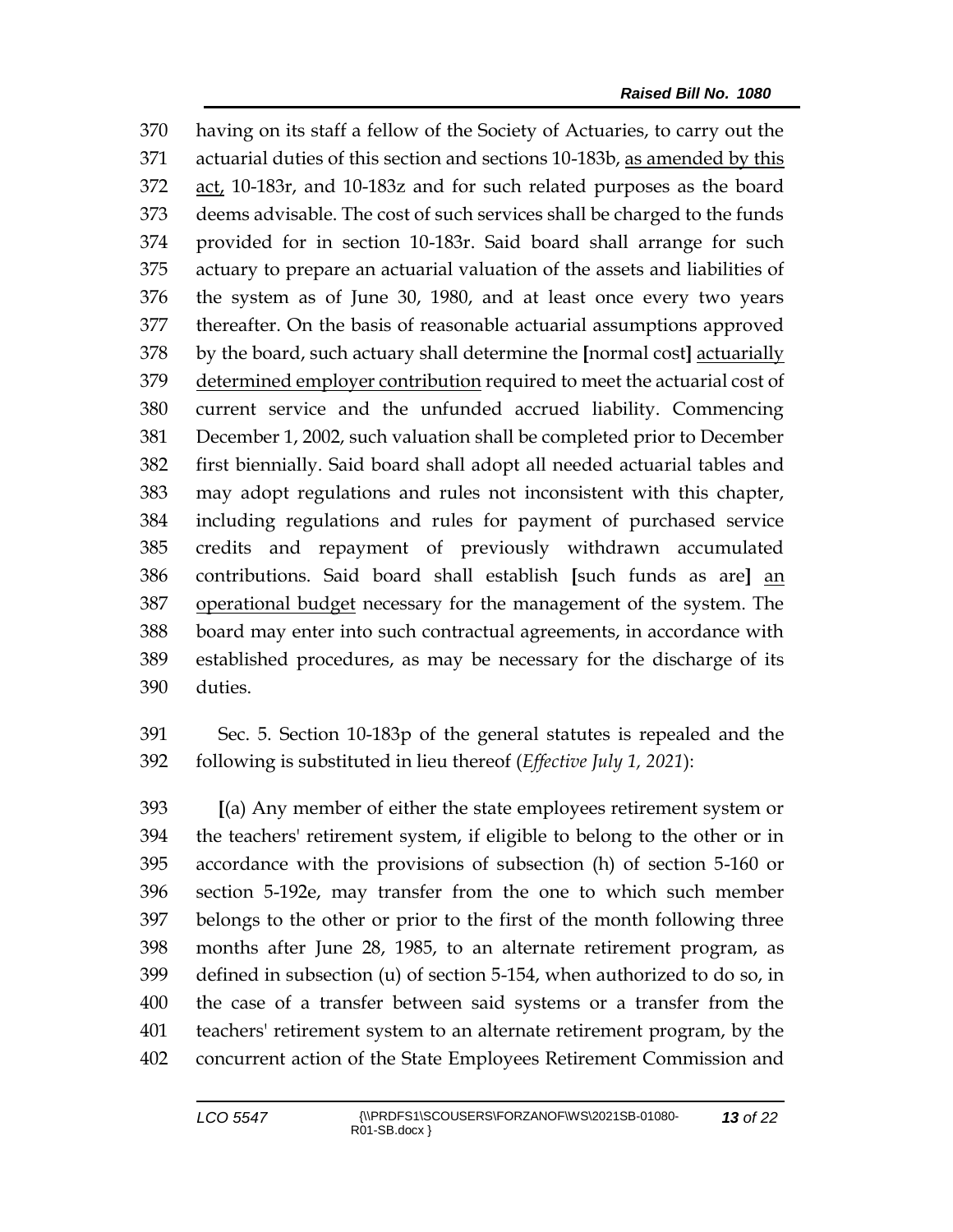the Teachers' Retirement Board. No person shall be eligible to membership in more than one such system or program at the same time, provided nothing contained herein shall affect the rights of any person who, on June 18, 1953, was a member of both systems. Any member of the teachers' retirement system who elects or has elected to participate in an alternate retirement program shall receive a refund of all contributions made by him into said system in lieu of any benefits under said system. Any former state employee who was, during such employee's period of employment, eligible to belong to either the state employees retirement system or the teachers' retirement system and who withdrew from the state employees retirement system after July 1, 1940, to become a member of the teachers' retirement system may be credited in the teachers' retirement system with such member's period of state service upon making application in writing to the secretary of the Teachers' Retirement Board and paying contributions for such period of service with credited interest from the date such service was rendered.

 (b) No person who has creditable service as a member of the state employees retirement system and who transfers, on or after May 6, 1975, to the teachers' retirement system shall be entitled to benefits from the teachers' retirement system until such person has been a member of and contributed to said system for a period of one year. If such transferee dies or becomes disabled before completion of that one year, such transfer shall be deemed to be cancelled and such person shall be deemed to be a member of the state employees retirement system.**]**

 Any member who is also a participant in an alternate retirement program, as defined in subsection (u) of section 5-154, the state employees retirement system or any other retirement system may purchase service credit in the Connecticut teachers' retirement system in accordance with section 10-183e, provided such member withdraws any and all employee funds and forfeits all employer contributions and earnings thereon in the respective system, other than the Social Security System or the nonregular military retirement system under 10 USC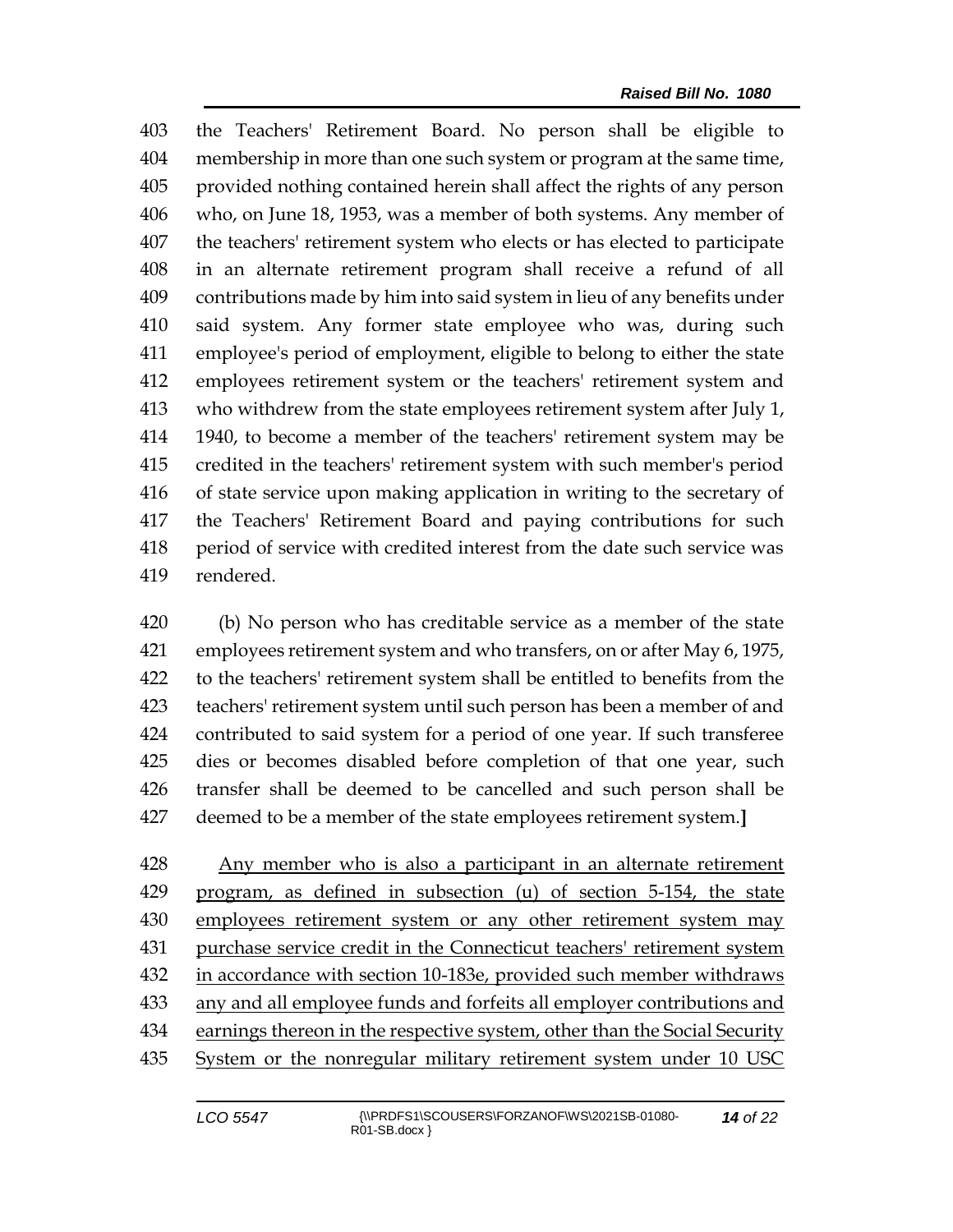Chapter 1223, as amended from time to time. No person shall be eligible for membership in more than one such system or program at the same time for the same service.

 Sec. 6. Section 10-183v of the general statutes is repealed and the following is substituted in lieu thereof (*Effective July 1, 2021*):

 (a) (1) Except as provided in subdivisions (2) and (3) of this subsection and subsection (b) of this section, a teacher receiving retirement benefits from the system may not be employed by an employer in a teaching position receiving compensation paid out of public money appropriated for school purposes except that such teacher may be employed in such a position and receive no more than forty-five per cent of the maximum salary level for the assigned position for each school year. Any teacher who receives in excess of such amount shall reimburse the board for the amount of such excess.

 (2) Commencing July 1, 2016, to June 30, 2020, inclusive, the provisions of subdivision (1) of this subsection establishing a limitation on the compensation of a reemployed teacher and requiring the reimbursement of any amount received in excess of that limitation shall not apply to a teacher who (A) is receiving retirement benefits from the system based on thirty-four or more years of credited service, (B) is reemployed as a teacher in a district designated as an alliance district pursuant to section 10-262u, and (C) was serving as a teacher in that district on July 1, 2015.

 (3) On and after July 1, 2016, a teacher receiving retirement benefits from the system may be employed in a teaching position and receive  $(A)$  compensation paid out of public money appropriated for school purposes, (B) health insurance benefits, and (C) other employment benefits provided to active teachers employed by such school system, provided such teacher does not receive a retirement income during such employment. Payment of such teacher's retirement income shall resume on the first day of the month following the termination of such employment. The compensation under subparagraph (A) of this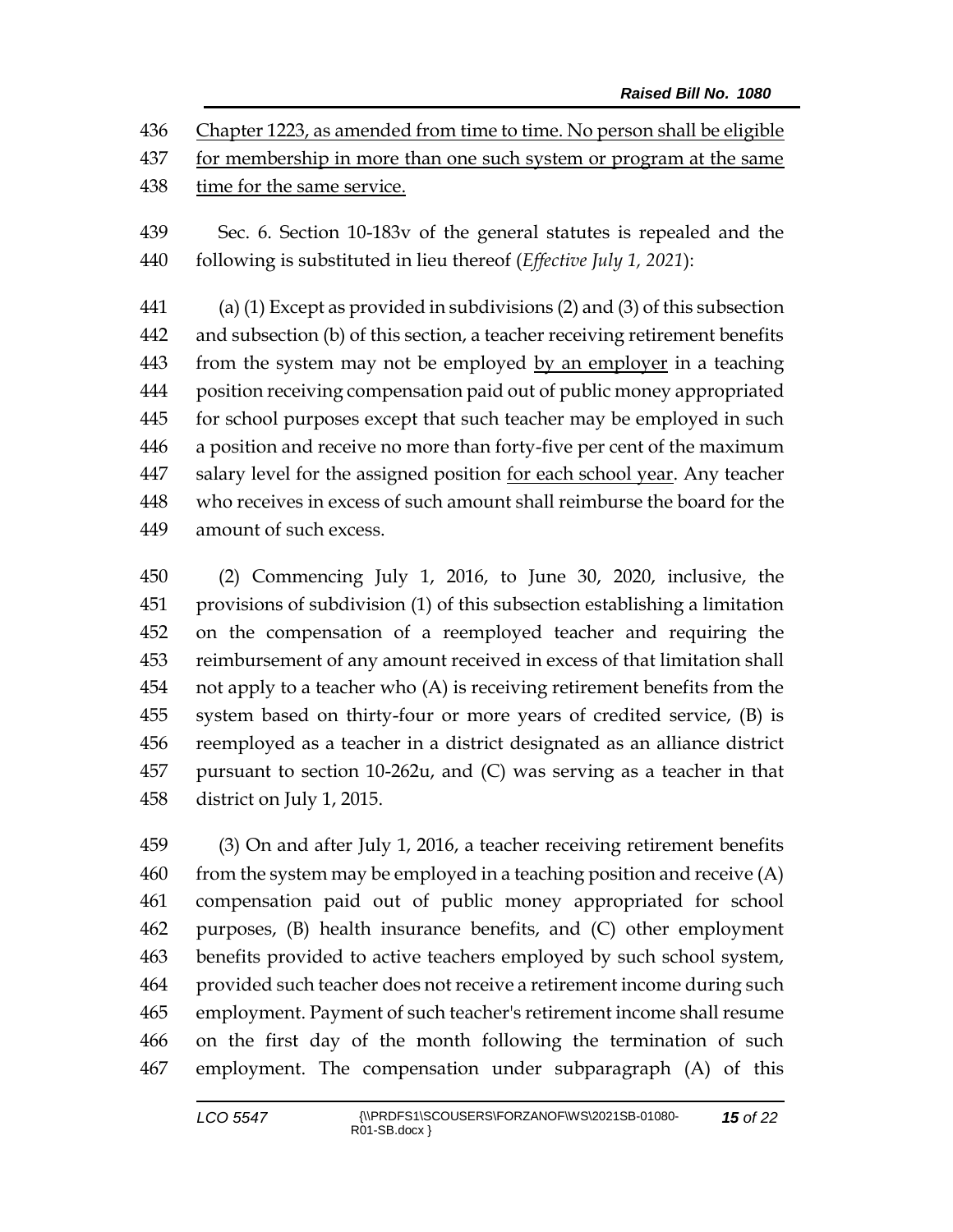subdivision shall be provided in accordance with subsection (c) of this section.

 (4) Notice of employment under this subsection shall be sent to the board by the employer at the beginning and end of the school year, or assignment within the school year when reemployed for less than the full school year.

 (b) A teacher receiving retirement benefits from the system may be reemployed for up to one full school year by a local board of education, the State Board of Education or by any constituent unit of the state system of higher education (1) in a position designated by the Commissioner of Education as a subject shortage area for the school year in which the teacher is being employed, (2) at a school located in a school district identified as a priority school district, pursuant to section 10- 266p, for the school year in which the teacher is being employed, (3) if the teacher graduated from a public high school in an educational reform district, as defined in section 10-262u, or (4) if the teacher graduated from an historically black college or university or a Hispanic- serving institution, as those terms are defined in the Higher Education Act of 1965, P.L. 89-329, as amended from time to time, and reauthorized by the Higher Education Opportunity Act of 2008, P.L. 110-315, as amended from time to time. Notice of such reemployment shall be sent to the board by the employer and by the retired teacher at the time of hire and at the end of the assignment. Such reemployment may be extended for **[**an**]** one additional school year, not to exceed two school years over the lifetime of the retiree, provided the local board of education (A) submits a written request for approval to the Teachers' Retirement Board, (B) certifies that no qualified candidates are available 495 prior to the reemployment of such teacher, and  $(C)$  indicates the type of assignment to be performed, the anticipated date of rehire and the expected duration of the assignment.

 (c) The employment of a teacher under subsections (a) and (b) of this section shall not be considered as service qualifying for continuing contract status under section 10-151 and the salary of such teacher shall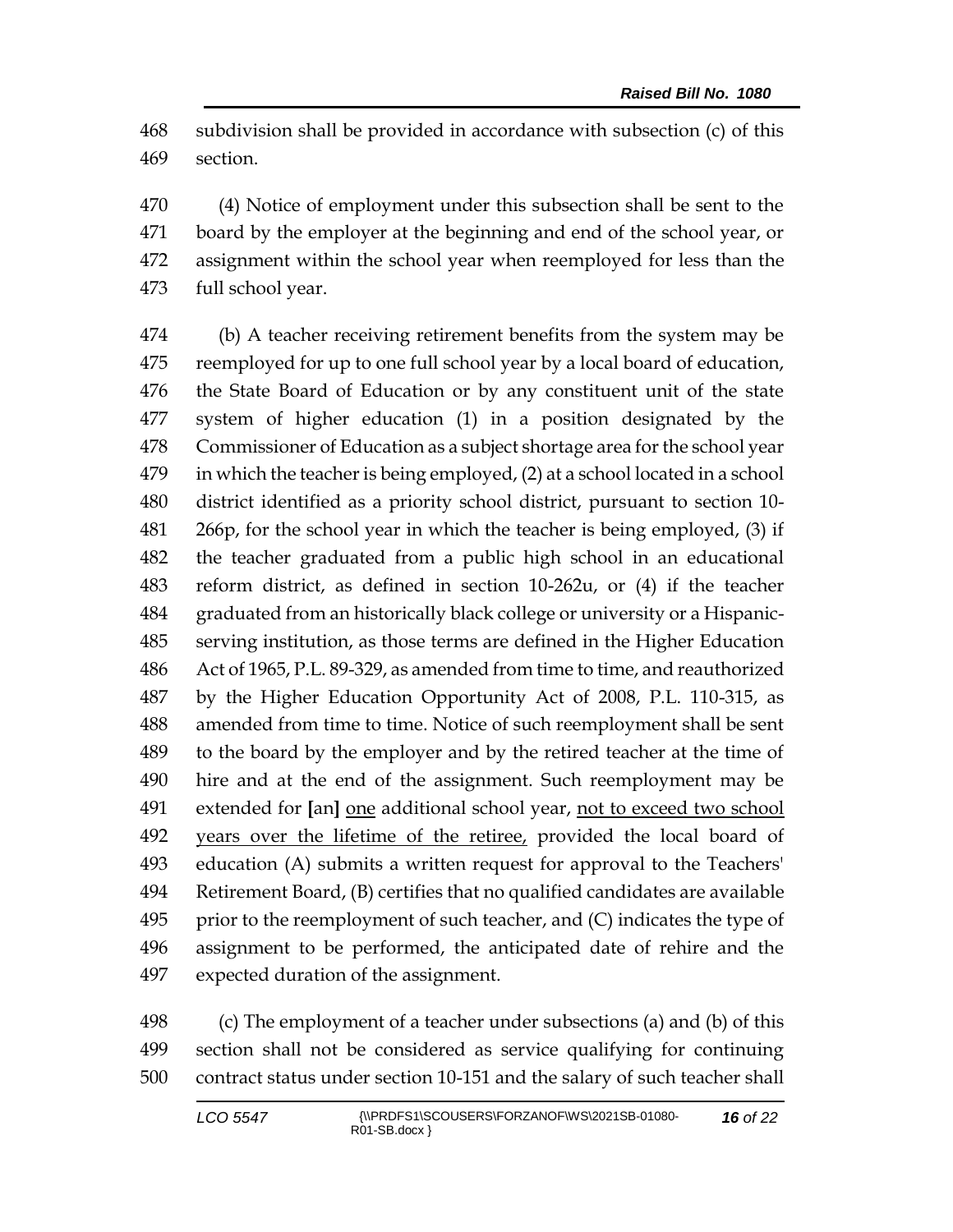be fixed at an amount at least equal to that paid other teachers in the same school system with similar training and experience for the same type of service.

 (d) No person shall be entitled to survivor's benefits under subsection 505 (f) of section 10-183f, as amended by this act, as a result of reemployment under this section.

 (e) The same option plan of retirement benefits in effect prior to reemployment shall continue for a reemployed teacher during reemployment.

 (f) Any member in violation of any provision of this section, as determined by the board, shall be required to reimburse the board for all amounts such member received in excess of the amount permitted under this section. Such reimbursement shall be accomplished through an offset of all or a portion of the excess amount which can be recaptured commencing with the next immediate retirement benefit payment issued to such member. Such member may request an alternative payment method to reimburse the board for the excess amount through an acceptable alternative method agreed to by the board.

 (g) In no event shall a retired member be permitted to revert to active status after the effective date of retirement, except a member may suspend their retirement benefit for reemployment purposes.

 **[**(f)**]** (h) The provisions of this section in effect on June 30, 2003, revision of 1958, revised to January 1, 2003, shall be applicable to any person making contributions to the Teachers' Retirement System on June 30, 2003, in accordance with said provisions.

- (i) For purposes of this section, "employed" and "reemployed" mean to hire, retain or otherwise procure the services of a retired teacher or member by an employer.
- Sec. 7. Section 10-183y of the general statutes is repealed and the following is substituted in lieu thereof (*Effective July 1, 2021*):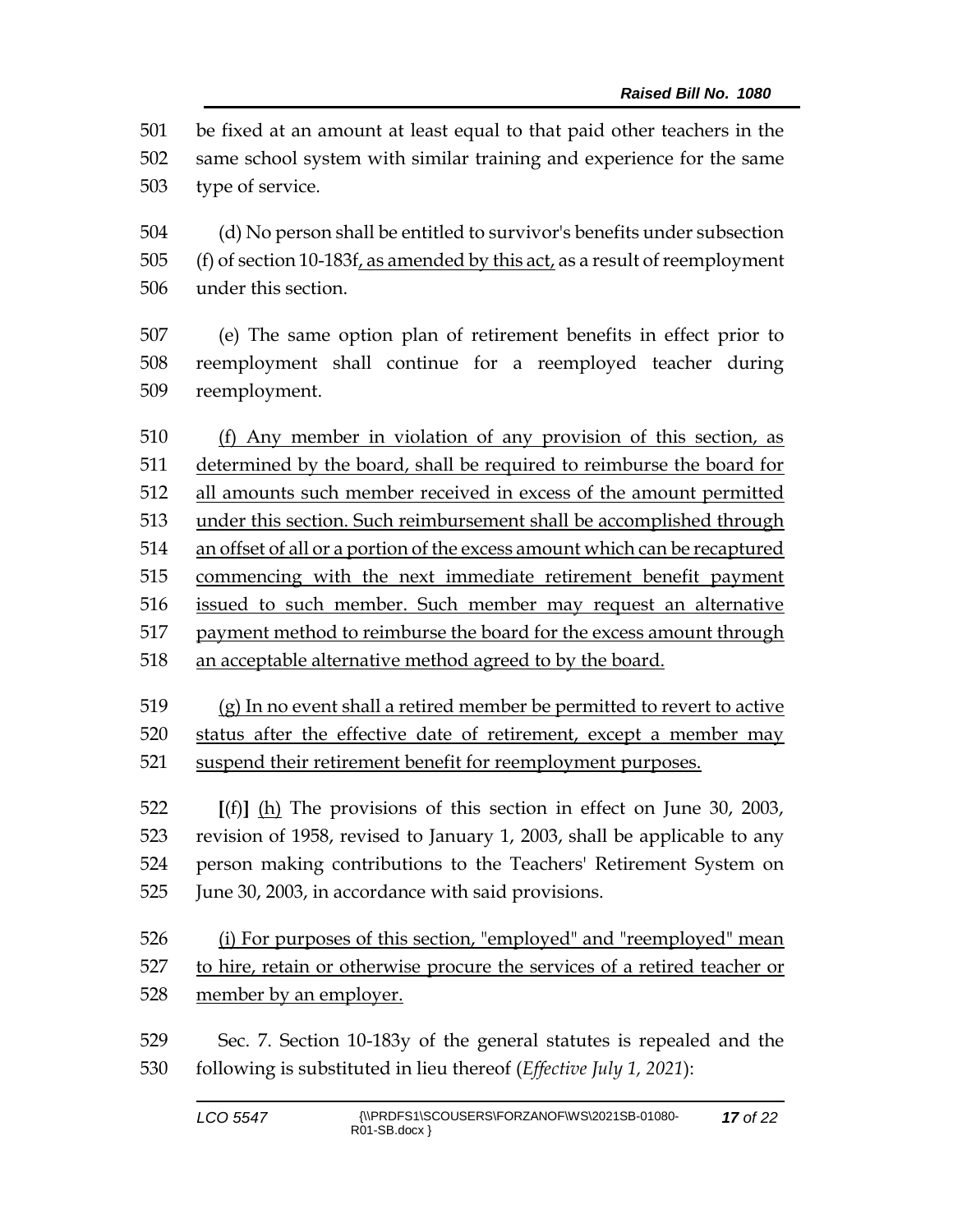Any member may appeal to the Teachers' Retirement Board for reconsideration of a decision of the board affecting such member. Such member shall submit with such appeal a written statement identifying the section of the general statutes that provides for the benefit to which such member claims he or she was entitled and denied and received a written denial for such request. Such appeal shall be made within ninety days of the date of issuance of written notice of such decision. The board shall meet to review such member's records and, if requested in writing, allow such member to appear at such meeting. The board shall render a written decision within sixty days of receipt of such request for reconsideration.

 Sec. 8. Section 10-183aa of the general statutes is repealed and the following is substituted in lieu thereof (*Effective July 1, 2021*):

 (a) (1) An active member is eligible for a disability allowance if he or she has **[**(1)**]** (A) become disabled as a result of any sickness or injury incurred in the performance of his or her duty as a teacher, without regard to the member's accumulated years of service at the time the disability is incurred; or **[**(2)**]** (B) accumulated at least five years of service in the public schools and becomes disabled, without regard to whether the disability was incurred in the performance of his or her duty as a teacher.

 (2) Any active member seeking a disability allowance shall submit to the board a formal application for disability allowance, which shall include the following: (A) The member's application; (B) the member's birth certificate or, in lieu thereof, a notarized statement supported by other evidence satisfactory to the board; (C) records of service, if such records are required by the board to determine a salary rate or years of 558 creditable service; (D) a physician's statement of health for the member, 559 including, but not limited to, medical reports and office notes from such physician; (E) in the case of a member who is married, a marriage certificate; (F) an employer's statement regarding work performance, attendance records and any other information regarding the member's disability; (G) the member's statement outlining the effect his or her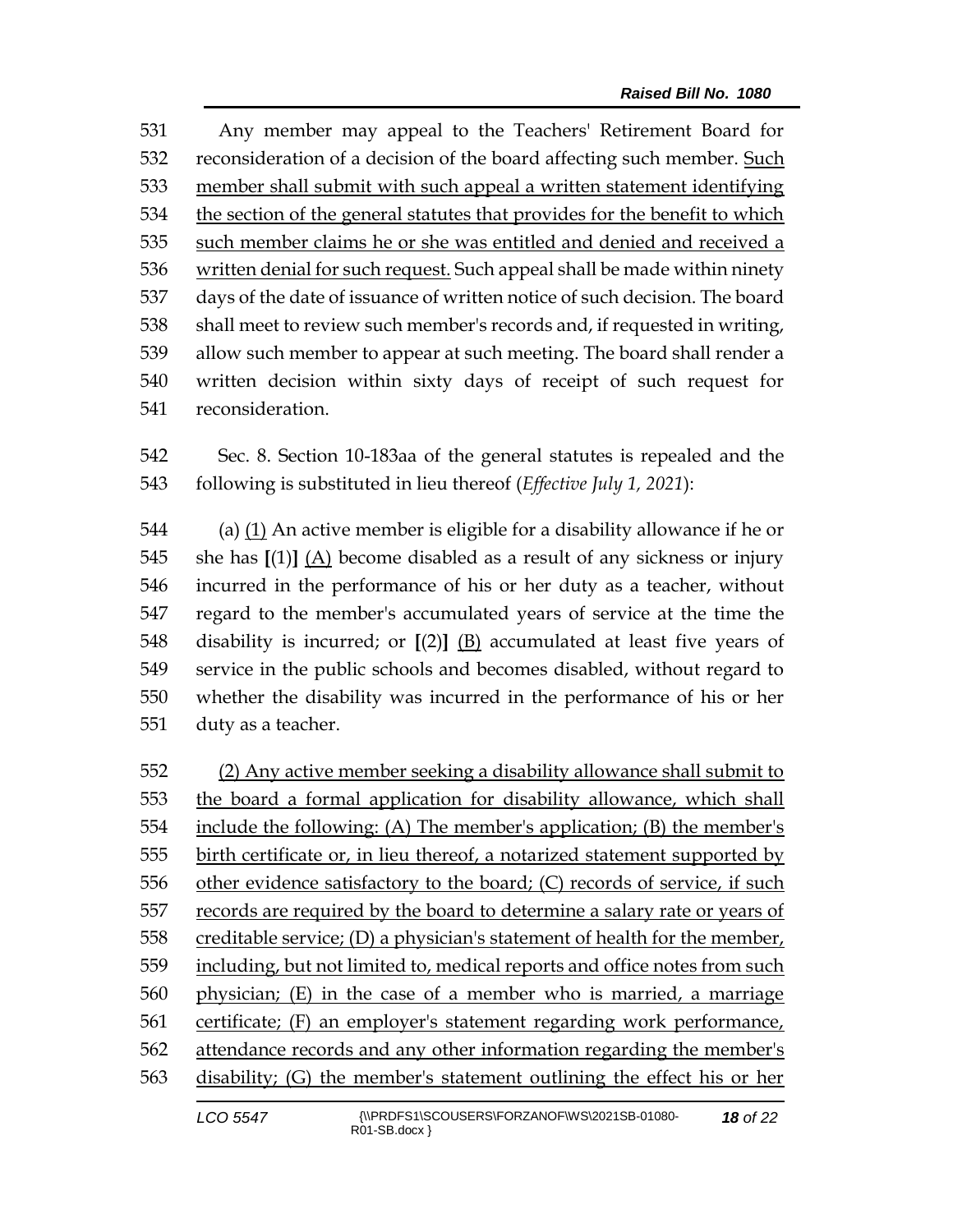impairment has on the ability to perform the duties of his or her occupation; and (H) any other documentation required by the board. For any formal application for disability allowance filed on or after July 1, 1986, upon a finding by the board that extenuating circumstances relating to the health of an active member caused a delay in the filing of such member's complete formal application for disability allowance, the board may deem such application to have been filed up to three months 571 earlier than the actual date of such filing.

 (b) The disability allowance is computed as follows: Two per cent times credited service to the date of disability multiplied by average annual salary, provided such allowance shall not be less than fifteen per cent or more than fifty per cent of the member's average annual salary. In no case shall such disability allowance, less cost of living adjustments, plus any initial award of Social Security benefits and workers' compensation, exceed seventy-five per cent of the member's average annual salary.

 (c) The board shall designate a medical committee to be composed of no more than five physicians. If required, other physicians may be employed to report on special cases. Such medical committee shall review each application for a disability allowance and shall make findings and recommendations in writing to the board. The medical committee shall perform additional examinations or case reviews as deemed necessary by the board. Members of such committee shall receive compensation for their services at a rate to be determined by the board.

 (d) The disability allowance being paid to a member shall cease when and if the disability ends. The board may determine that a member's disability has ended if it finds, upon the recommendation of its medical committee, that the member has failed to pursue an appropriate program of treatment. In either event, such member shall receive credited service for the years he received such disability allowance subject to a maximum total credit of thirty years, or actual years of credited service to the date the disability commenced, whichever is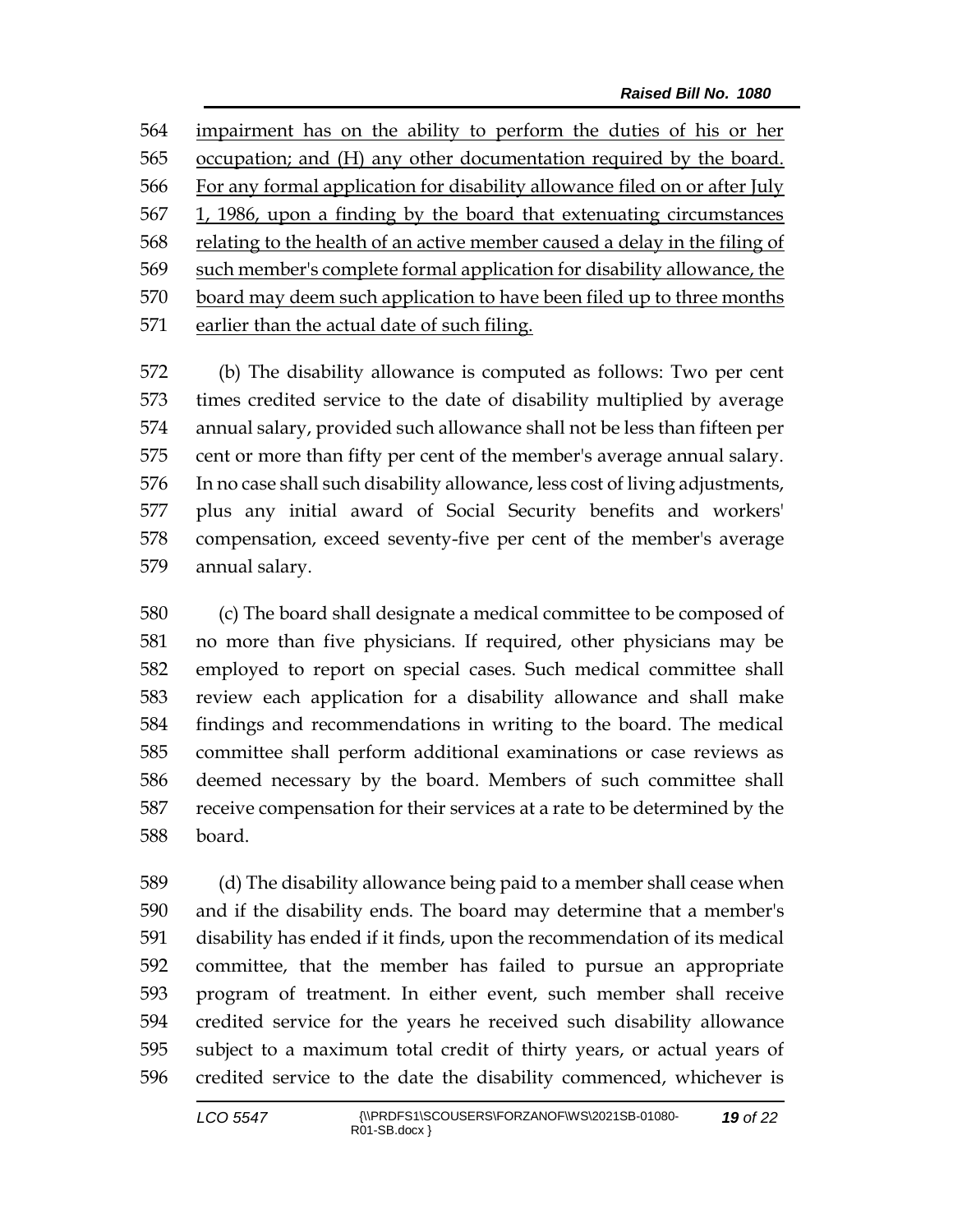greater. Such member, if eligible, may then (1) retire on a normal, early or proratable retirement benefit or (2) retain a vested right to a deferred normal, early or proratable retirement benefit. Upon attainment of the member's normal retirement date, as determined by his age and credited service, including the credited service granted by this subsection, the member's disability allowance shall convert to a normal or other service retirement, which shall be payable either in the normal form or under an optional payment form under section 10-183j. The board may require periodic medical examinations.

 (e) No credit for a period of service of any kind prior to the months in which contribution therefor is made shall be given under this chapter or any special act in determining service in connection with an application for disability allowance other than for injury received in performance of duty as a teacher if such disability occurred within five years after contributions and required interest on account of such period were paid in full. The foregoing limitation shall not apply to (1) any reinstatement of prior Connecticut teaching service, or (2) credit obtained immediately after transfer from the state employees retirement system under this chapter for service previously credited in said system; but in the case of such transfer, no allowance on account of disability occurring within such five-year period, other than for injury received in performance of duty as a teacher, shall exceed the benefit which would have been payable by said system if transfer had not been made.

 (f) During the first twenty-four months of payment of the disability allowance to a member, twenty per cent of all of such member's outside earned income or wages shall be offset against the disability allowance payable, unless the board determines that such earned income or wages are being paid as part of the rehabilitation of the member. At the expiration of such twenty-four-month period, if the total of the disability allowance and outside earned income exceeds one hundred per cent of average annual salary, the disability allowance will be reduced by the amount of such excess over one hundred per cent. The board shall adopt regulations, in accordance with the provisions of chapter 54, concerning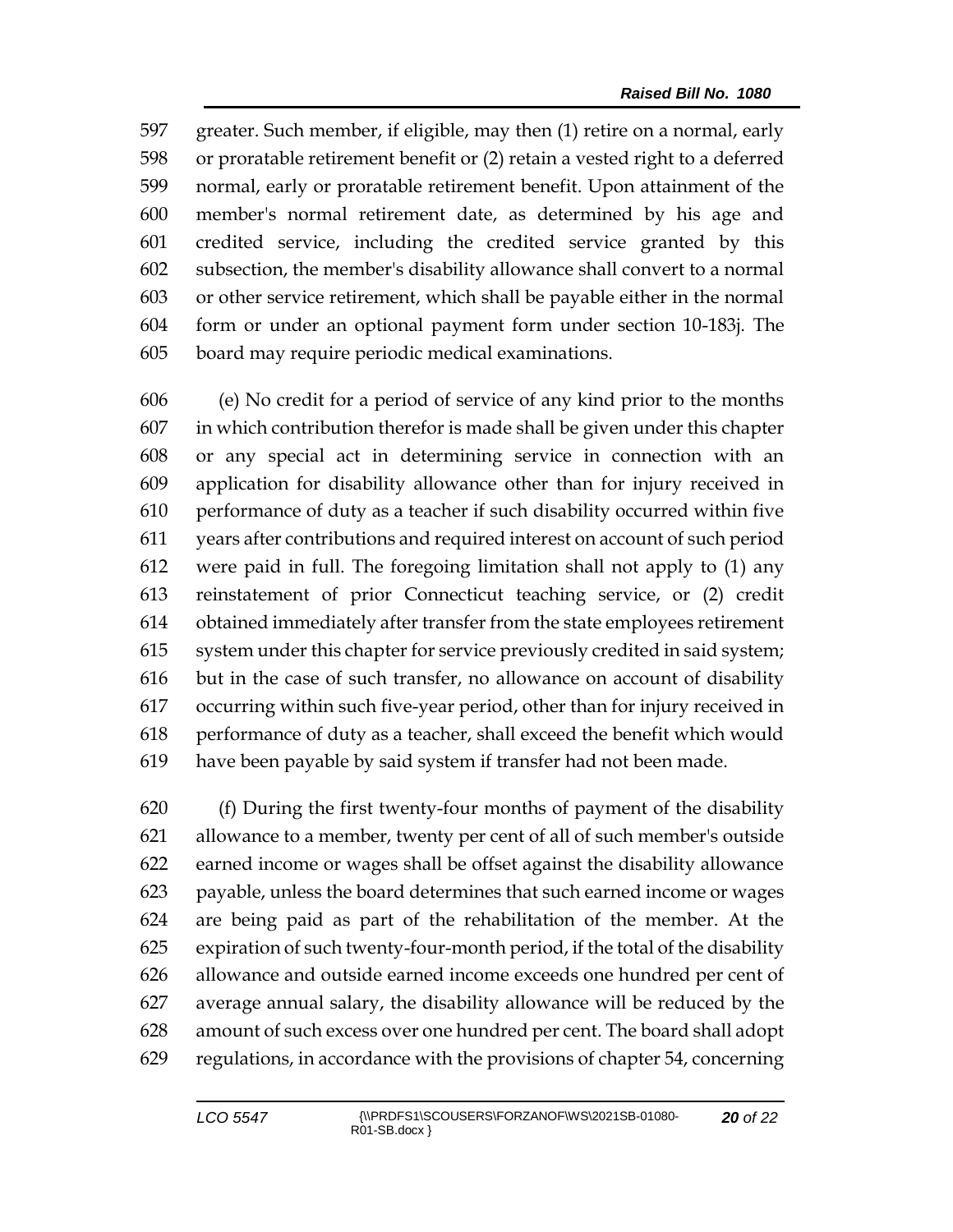procedures for verification of the income of members in receipt of a disability allowance.

 (g) All members of the teachers' retirement system who are receiving disability payments under subsection (e) of section 10-183g of the general statutes, revision of 1958, revised to 1979, may, using a form provided by the board, elect to have their disability payments recomputed with regard to the percentage basis and pursuant to the provisions of this section and section 10-183bb. Such election shall not be revocable.

 Sec. 9. (NEW) (*Effective July 1, 2021*) (a) The Teachers' Retirement Board shall establish a rollover account for each active, inactive and disabled member who submits a formal application of retirement, as defined in section 10-183b of the general statutes, as amended by this act. Any such member may make rollover contributions of any pretax assets maintained in an eligible retirement plan to such rollover account at any time within two months prior to such member's retirement date, as designated in such application. The board shall not accept any such rollover contribution after a member's retirement date. For purposes of this section, "eligible retirement plan" means an eligible retirement plan as defined in Section 402(c)(8)(B) of the Internal Revenue Code of 1986, or any subsequent corresponding internal revenue code of the United States, as amended from time to time.

 (b) Commencing with retirements effective September 1, 2021, or later, any amount in a retired member's rollover account shall be distributed to such member in the form of an actuarially equivalent annuity for life, using the annuity rates adopted by the board for the selected retirement date and under the terms and conditions of the payment plan option the member selected on his or her formal application of retirement, as defined in section 10-183b of the general statutes, as amended by this act. If such member dies prior to the date of his or her retirement, the accumulated rollover funds shall be distributed under the terms and conditions of the payment plan option the member elected on such application.